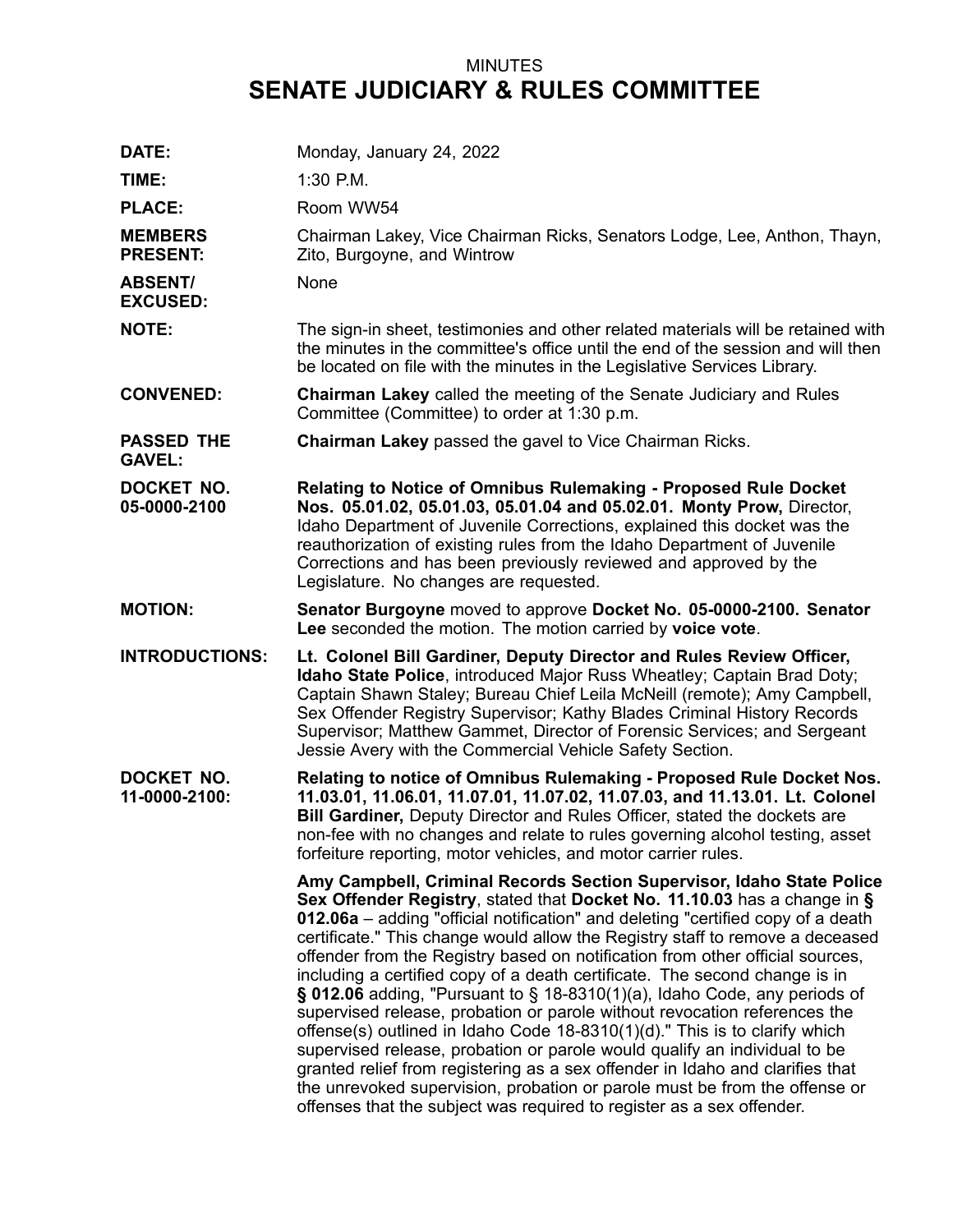**MOTION: Senator Lee** moved to approve **Docket 11-0000-2100**. **Senator Thayn** seconded the motion. The motion carried by **voice vote**. **DOCKET NO. 11-1101-2100 Relating to Notice of Omnibus Rulemaking - Proposed Rule Docket No. 11.11.01 - Police Officers Standards & Training (POST)**. **Brad Johnson**, Administrator, POST, stated the docket contains several cleanup changes and four substantive changes. 1) The rule is being changed from <sup>a</sup> fee to non fee rule. 2) The addition of biannual minimum mandatory in-service training subjects and hours as approved by the POST Council in June 2021. They include 8 hours of firearm training, 8 hours of defensive tactics, 4 hours emergency vehicle operations and 4 hours of legal updates. 3) Additional guidance and clarification for the procedure of the decertification rules and processes. 4) Adds violation of the Controlled Substances Act while employed as an officer as grounds for mandatory decertification. It has always been <sup>a</sup> disqualifier for certification but it was discretionary for employed officers. This change would make it mandatory. **DISCUSSION:** A lengthy discussion was held regarding various aspects of these rule changes/additions. **Senators Burgoyne, Lee, Anthon, Wintrow, Zito** and **Chairman Lakey** participated in the discussion. Concerns included due process for police officers, clarification made to determine whether the drug code was violated without either <sup>a</sup> charge or <sup>a</sup> conviction, and <sup>a</sup> need for <sup>a</sup> concise definition of "public safety" and positions which fall under that category. **Officer Johnson** responded to each specific concern. **Chairman Lakey** summarized the questioning stating that the rules didn't articulate the process well and the rule changes are clarifying the process. **Officer Johnson** said that was correct. **Senator Burgoyne** stated that he was not comfortable with <sup>a</sup> rule that purports to set out <sup>a</sup> standard when there is not <sup>a</sup> definite definition given. **Senator Wintrow** asked if there were any organizations who came forth with concerns about the rule. **Officer Johnson** said there was an individual who represented Idaho Home School. They met with him and agreed, going forward, to work harder to address some of the home school applicant's issues. **Senator Burgoyne** stated that the language in this rule is ambiguous, and he is not comfortable with the way it is written. **Senator Zito** commented that she was uncomfortable with the rule for two reasons. The first is who can make the charge against the officer and the second is why would someone be punished for something they didn't do, if it was never proven that they did it. **MOTION: Senator Burgoyne** moved to approve **Docket 11-1101-2100** with the exception of § 110.01.d. **Senator Thayn** seconded the motion. **SUBSTITUTE MOTION: Senator Lee** moved to approve **Docket No. 11-1101-2100** in its entirety. **Senator Anthon** seconded the motion. **DISCUSSION: Chairman Lakey** commented that everyone should be held to the same standard. However, the standard changes in <sup>a</sup> criminal case where you are removing someone's liberty versus <sup>a</sup> civil determination regarding employment. As other state's standards come into play, determining the standard becomes more complex. **Chairman Lakey** stated he would vote in favor of the substitute motion. **Senator Lee** stated she believes there are concerns with this legislation but she is in favor of getting it approved, watching to see what happens with it, and moving forward on it again next year.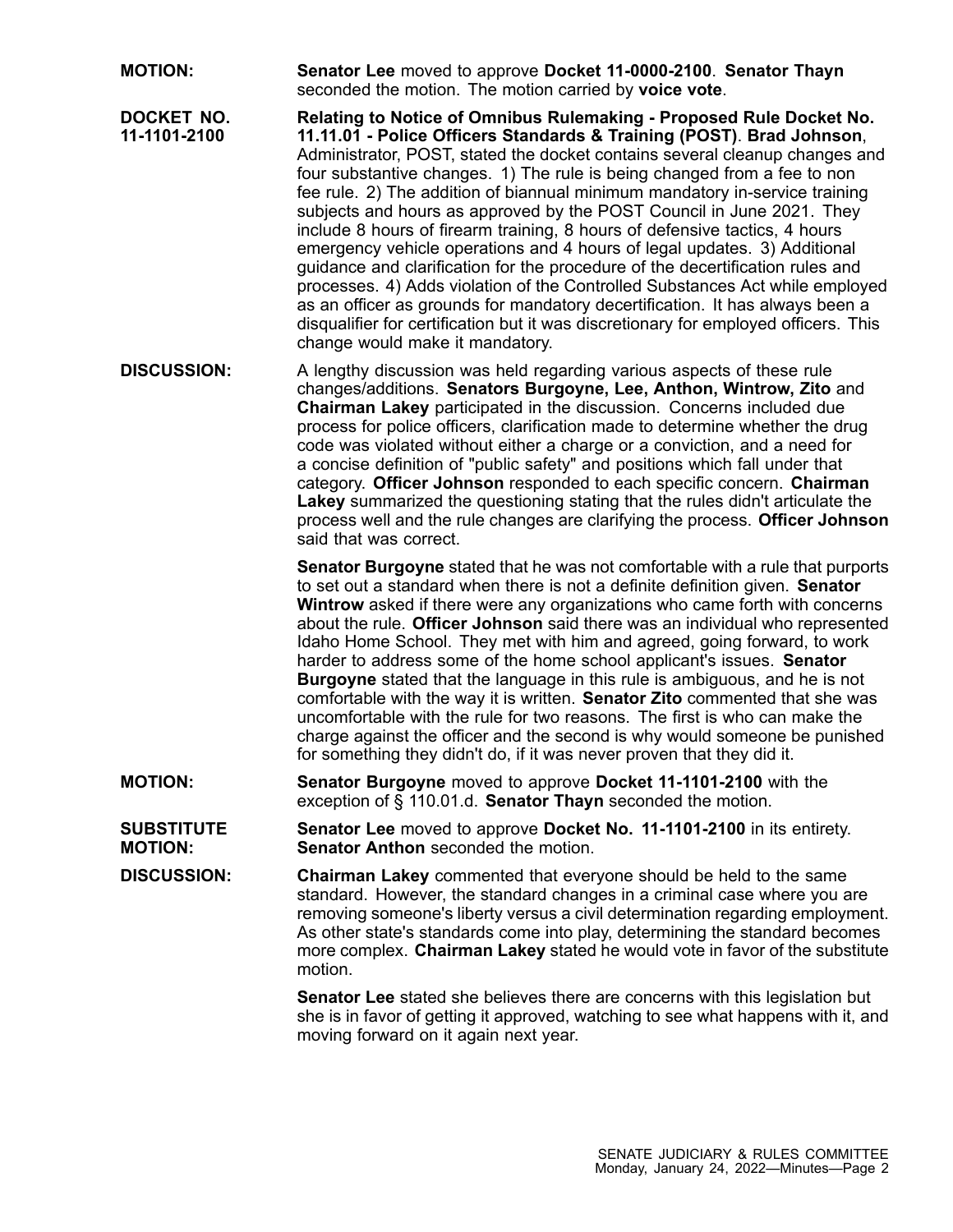**Senator Anthon** said the biggest risk with this rule is the potential for <sup>a</sup> lawsuit. He agrees with Senator Lee that there needs to be something in law stating that police officers don't use drugs and they don't deal drugs. He stated that he would encourage some rewriting and clarifying language.

**Senator Burgoyne** stated he would vote in opposition to the motion. He commented he does not think the potential injustices or problems with the rule being interpreted more broadly than it is intended will be seen.

**Senator Wintrow** added she has concerns about the mandatory decertification. She said she would prefer to give the Council the discretion to make the ultimate decision.

- **SUBSTITUTE MOTION VOTE:** The vote to approve Substitute Motion was taken and passed by **voice vote**. **Senators Burgoyne, Thayn**, and **Wintrow** voted in the negative and asked to be recorded as such.
- **DOCKET NO. 11-0000-2100F Relating to Notice of Omnibus Rulemaking (Fee Rule) - Proposed Rule Docket Nos. 11.05.01 and 11.10.02** . **Lt. Colonel Bill Gardiner, Idaho State Police**, explained that rules governing alcoholic beverage control and those governing <sup>a</sup> State criminal history record have no changes.
- **DOCKET NO: 11-1001-2100F Relating to Notice of Omnibus Rulemaking (Fee Rule) - Proposed Rule Docket No. 11.10.01**. **Lelia McNeill**, Bureau Chief, Criminal Investigation, Idaho State Police (ILETS), explained that ILETS accesses <sup>a</sup> wide range of information through the Nlets network. It operates as an international system and network and is the only provider of this capability in the United States. The system user/access fees paid by state users for services rendered, funds all operations of the system and network and are set by the Principal (state) membership once <sup>a</sup> year at the Nlets Annual Business Meeting. **§ 018.02a** and **b** change the annual access fees for county or municipal level agencies from \$5,000 annually to \$5,425. The state, federal and tribal agencies will increase from \$8,750 annually to \$9,000. These fees are required to keep Idaho <sup>a</sup> part of the Nlets network (see Attachment 1).
- **MOTION: Senator Wintrow** moved to approve **Docket No. 11-1001-2100F**. **Senator Lodge** seconded the motion. The motion carried by **voice vote**.

**DOCKET NO. 50-0101-2100F Relating to Notice of Omnibus Rulemaking (Fee Rule) - Proposed Rule Docket No. 51.01.01 - Comission of Pardons & Parole**. **Ashley Dowell, Executive Director**, stated that there was <sup>a</sup> public hearing in November to discuss the rule changes. No one attended and there were no written concerns relating to the changes. **Director Dowell** explained that the rules update statute references in the rules as the Commission now has its own chapter in Idaho Code. Changes reflect better business practices, consistent requirements for hearing attendance and notification for commutations decisions. The Commission added an extradition waiver to the conditions of parole and clarified no parole bonds were allowed. **Director Dowell** indicated that the Commission received authority for rulemaking on Foreign National Treaty requests, respites and reprieves and added processes for such petitions. They removed unnecessary or obsolete language or definitions to ensure that their rules had a net overall reduction of words.